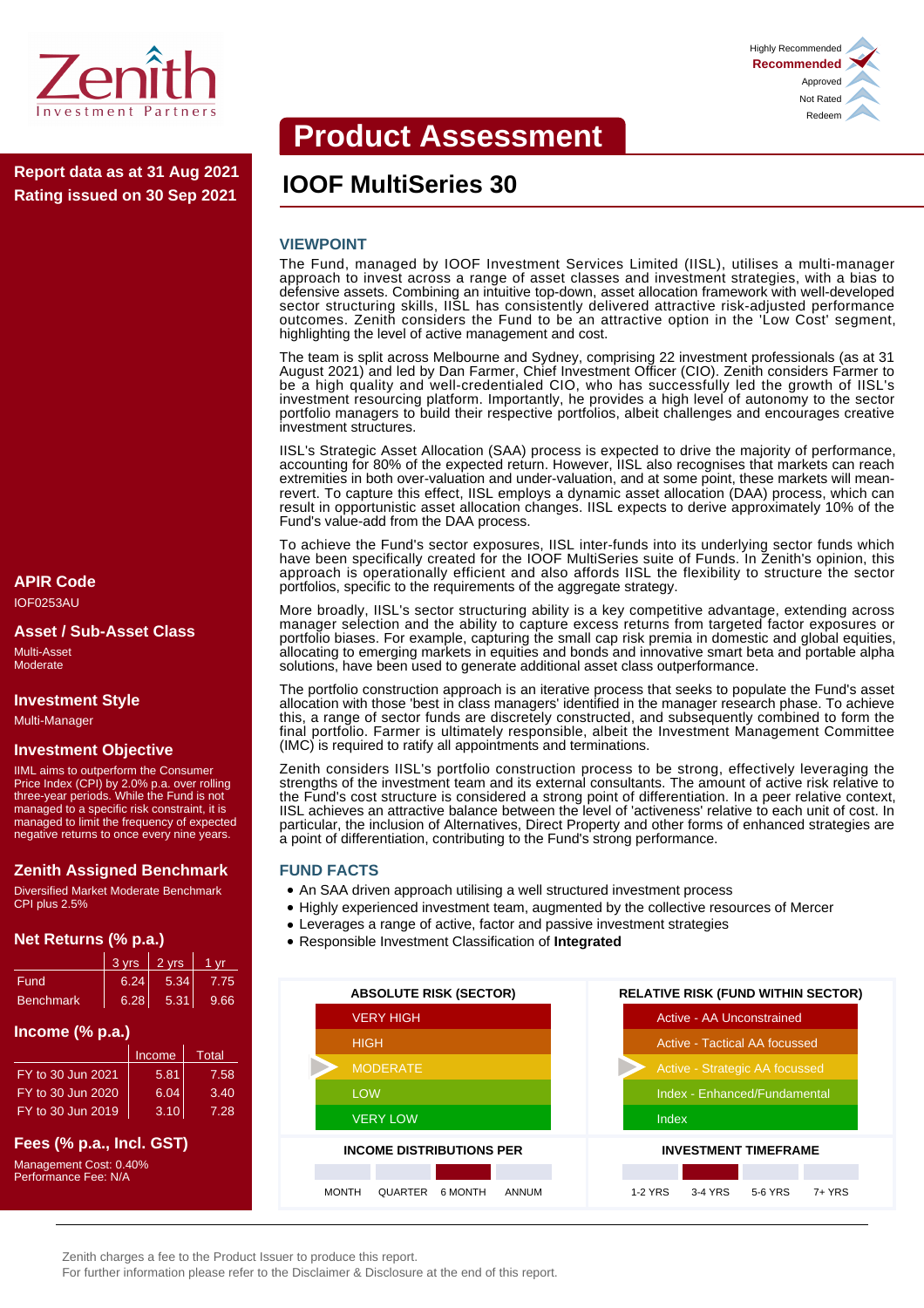

# **APPLICATIONS OF INVESTMENT**

# **SECTOR CHARACTERISTICS**

The multi-asset sector comprises funds that are permitted to invest across multiple asset classes and investment strategies. Traditionally, asset class exposures have included equities, fixed interest, property and cash. However, in more recent times, Zenith has observed a greater preparedness by sector participants to incorporate alternative assets and strategies within their targeted asset mix. Included amongst these are real assets (ie. direct property & infrastructure), commodities, and private market exposures (ie. equity and credit). Innovation has also been observed in terms of sector structuring and tail risk hedging strategies, with the goal of building more resilient, 'all-weather' portfolios.

Zenith categorises funds in the 'Multi-Asset – Moderate' peer group (greater than 20% exposure to growth/alternative assets and up to 40%) based on our collective assessment of their targeted asset mix and actual portfolio holdings. Funds within this peer group are benchmarked against the Zenith Composite Moderate Benchmark which has a defensive/growth split of 60%/40%. The exact composition of this benchmark is provided below:

#### **Cash:**

Bloomberg Ausbond Bank Bill Index (10%) **Australian Fixed Interest:** Bloomberg Ausbond All Maturities Composite Index (25%) **International Fixed Interest:** Barclays Global Aggregate Index Hedged \$A (25%) **Australian Equities:** S&P/ASX 300 Accumulation Index (16%) **International Equities (Unhedged):** MSCI World ex-Australia Unhedged (7.5%) **International Equities (Hedged):** MSCI World ex-Australia Hedged (7.5%) **Australian Listed Property:** S&P ASX 300 Property Accumulation Index (1.5%) **Global Listed Property:** FTSE EPRA/NAREIT Developed Rental Index TR Hedged \$A (1.5%) **Alternatives:** HFRX Global Hedge Fund Index \$A (6%)

To provide greater insight into a Fund's risk/return profile, Zenith decomposes targeted exposures between three broad categories - defensive, growth and alternatives. While we are cognisant that our designation of asset class exposures between these categories may vary from that as defined by the manager, we have sought to adopt a common methodology to ensure consistency in the assessment of like strategies across Zenith's universe of rated funds. Further detail on the Fund's targeted asset mix is provided at 'Risk Management'.

#### **PORTFOLIO APPLICATIONS**

The Fund provides investors with exposure to a diversified portfolio of growth, income and alternative assets and

strategies. Its targeted asset mix comprises a 70%/30% split between income and growth, with the growth allocation allowing an exposure to Alternatives of up to 20% (albeit the current SAA is 6%).

The Fund's investment mandate is considered to be broad,

with the investment team permitted to undertake active asset allocation positioning while also gaining exposures to alternative assets and strategies. Zenith considers the Fund suitable as a standalone investment, or as a complement to a broader portfolio that seeks to produce outcomes consistent with an investor's risk/return preferences. The Fund is particularly attractive for those investors seeking to access IISL's asset allocation skills in a cost effective manner.

The Fund has a Standard Risk Measure (SRM) of four, which is reviewed annually by Mercer and published in the Platform Investment Guidelines Product Disclosure Statement (PDS) and was last calculated in June 2021.

The Fund is considered suitable for investors with a low to moderate risk tolerance who are seeking investment returns that are likely to be more heavily influenced by income. Given the risk inherent in a number of asset classes that the Fund targets, Zenith considers an appropriate investment horizon to be three or more years.

# **RISKS OF THE INVESTMENT**

#### **SECTOR RISKS**

There exist a number of risks that are generally common amongst all multi-asset funds. These include:

**MARKET RISK:** In periods of heightened risk aversion, it is feasible that asset-class correlations merge. Should this occur, the diversification benefits brought through the construction of a portfolio comprising multiple lowly correlated asset classes may be lost, potentially exposing investors to a broader deterioration in market conditions.

**CURRENCY RISK:** Sector participants may be permitted to gain international exposures on an unhedged basis. The decision of whether or not to hedge is often deemed active in nature and can expose investors to fluctuations in crosscurrency rates. This may be either to the benefit or cost of Fund volatility and performance.

**EMERGING MARKET RISK:** Many sector participants gain exposure to emerging and frontier markets which bring with them additional risks. These may include reduced liquidity, a more opaque pricing mechanism, increased sovereign risk and political tensions.

**ALTERNATIVES RISK:** A growing number of Funds have investment mandates that permit a meaningful exposure to alternative assets and strategies. Investors should be aware that the use of alternatives can bring with them additional risks.

**ILLIQUIDITY RISK:** While most sector participants will seek to retain high levels of liquidity, it is feasible that a Fund may retain exposures in assets that are deemed illiquid or subject to irregular pricing policies. It may be difficult for an investment manager to subsequently liquidate such portfolio positions without incurring meaningful transaction or other performancerelated costs.

**REGULATORY RISK:** The ASIC Regulatory Guide 97 'Disclosing Fees and Costs in Product Disclosure Statements and Periodic Statements' came into effect on 1 October 2017 and seeks to establish a common framework for disclosing fees with respect to registered managed investment schemes issued to retail investors.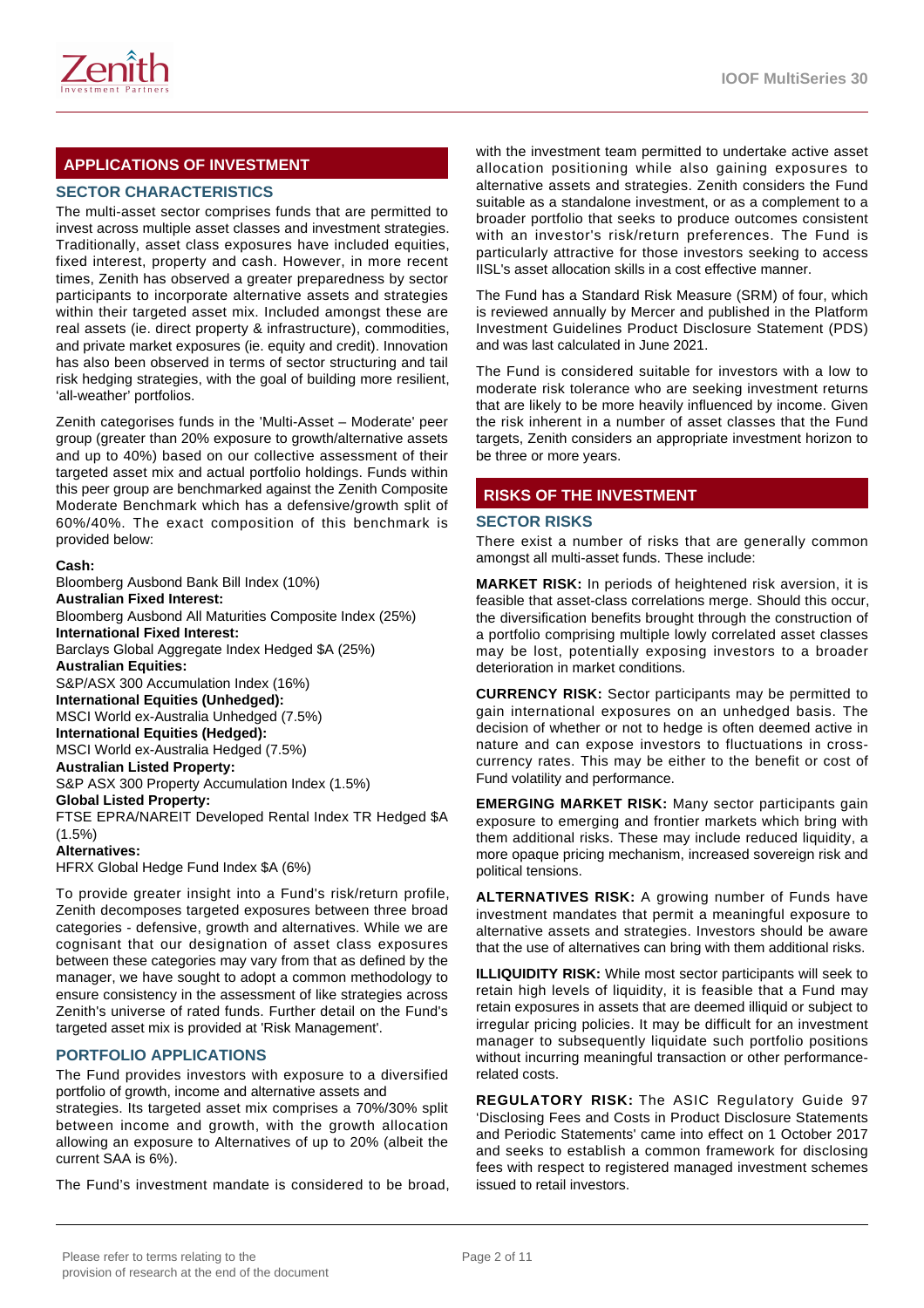

In November 2019, ASIC released its final recommendations, with proposed changes to be phased in from 30 September 2020, with all Funds required to be compliant by 30 September 2022.

In its current form, RG97 will not impact the actual costs (or after fee returns) on existing investments. Rather, the guide is focused on providing increased transparency with respect to the costs of management. Given this, it is feasible that under RG97, investors become more sensitive to the costs charged and seek lower cost alternatives, potentially leading to fund outflows.

### **FUND RISKS**

Zenith has identified the following key risks of the Fund. Although Zenith believes the risks noted are all significant, we have listed them in order of importance. In addition, we have not intended to highlight all possible risks.

**KEY PERSON RISK:** Zenith considers Farmer's and Yeo's ongoing involvement in the investment process to be critical. Collectively, Zenith believes their respective skills and experience are important to the outperformance potential of the Fund. Either of their departures would result in a reassessment of our rating.

**INTEGRATION RISK:** Following the recent integration with MLC, there is a risk of increased staff turnover and disruption with the potential streamlining of product offerings and operational functions. Such outcomes could ultimately be to the detriment of Fund performance.

**PERFORMANCE RISK:** The Fund's investment mandate is relatively wide, providing IISL with ample scope to implement its targeted portfolio. This may result in Fund performance deviating from that of its SAA and competitors, which may be either to the benefit or cost of investors.

**ILLIQUIDITY RISK:** The Fund maintains exposures to a range of relatively illiquid assets in both the Alternatives and Direct Property sectors. In a stressed market environment, there is a risk that the mark-to-market value of the assets may not reflect their intrinsic value or that they could be liquidated in a timely manner. This could be to the detriment of performance.

# **QUALITATIVE DUE DILIGENCE**

#### **ORGANISATION**

OOF Holdings Limited (IOOF) is a diversified financial services business, including the following divisions: Financial Advice and Distribution; Platform Management and Administration; and Investment Management; and Trustee Services. Each division includes a range of separately-branded businesses that largely operate as autonomous entities. IOOF is currently listed on the Australian Securities Exchange (ASX: IFL) and is a constituent of the S&P/ASX Top 200 Index.

Over the past few years, IOOF has completed a number of key acquisitions, including ANZ's OnePath Pensions and Investments (ANZ P&I) in February 2020 and NAB's Wealth Management business (MLC) in June 2021, including its advice, platforms and asset management capabilities. Post the acquisitions, IOOF's scale has increased signficantly, with combined funds under management and administration (FUMA) across the consolidated entity of \$A 453 billion

(excluding Funds Under Advice).

In terms of ANZ P&I, the business has largely been integrated with the respective investment teams combined, processes harmonised and key products and 'go forward' strategies identified.

The MLC integration is expected to be a multi-year process, noting the heterogeneous approaches and differences in scale and complexity between the two businesses. In the first instance, the role of Chief Asset Management Officer has been appointed to oversee the Investment Management division, while the incumbent Chief Investment Officers for each team remain in place.

Despite the timeline for integration remaining open-ended, each of the teams are collaborating and participating in joint reviews, sharing information, leveraging service providers and maximising synergies where practical.

In Zenith's opinion, the successful implementation of IOOF's acquisition strategy has created one of the largest and most well-resourced investment platforms across the Multi-Asset universe. While the ANZ integration was seamless, MLC is expected to be a more complex challenge noting the divergent investment philosophies and processes.

Going forward, Zenith will continue to monitor the progress of the integration, with a focus on investment personnel stability, continuity of the IOOF investment processes and ensuring the portfolio management team remain focused on managing the underlying portfolios.

As at 30 June 2021, IOOF's multi-manager business managed approximately \$A 48 billion across a range of diversified and single sector funds. This includes \$A 435 million in this Fund (as at 31 August 2021).

# **INVESTMENT PERSONNEL**

| <b>Name</b>        | <b>Title</b>                                                   | <b>Tenure</b> |
|--------------------|----------------------------------------------------------------|---------------|
| Dan Farmer         | Chief Investment Officer                                       | 11 $Yr(s)$    |
| <b>Stanley Yeo</b> | Deputy CIO / Head of<br>Equities                               | 11 $Yr(s)$    |
| Manish Utreja      | Head of Alternatives and<br>Portfolio Manager, Smart<br>Choice | 11 $Yr(s)$    |
| Osvaldo Acosta     | <b>Head of Fixed Interest</b><br>Assets                        | 4 Yr(s)       |
| Paul Crisci        | Portfolio Manager -<br><b>Australian Equities</b>              | 4 Yr(s)       |
| Simon Gross        | Head of Property                                               | 17 $Yr(s)$    |
| I jam Wilson       | Portfolio Manager                                              | 1 $Yr(s)$     |
| Kerry Duce         | <b>Head of Asset Allocation</b>                                | 6 Yr(s)       |

The team is split across Melbourne and Sydney, comprising 22 investment professionals (as at 31 August 2021) and led by Dan Farmer, Chief Investment Officer (CIO). In terms of responsibilities, the team is divided along asset class lines, with support from specialist Asset Allocation, Implementation and Performance Analysis and Governance teams.

Following the integration of ANZ P&I, the team has expanded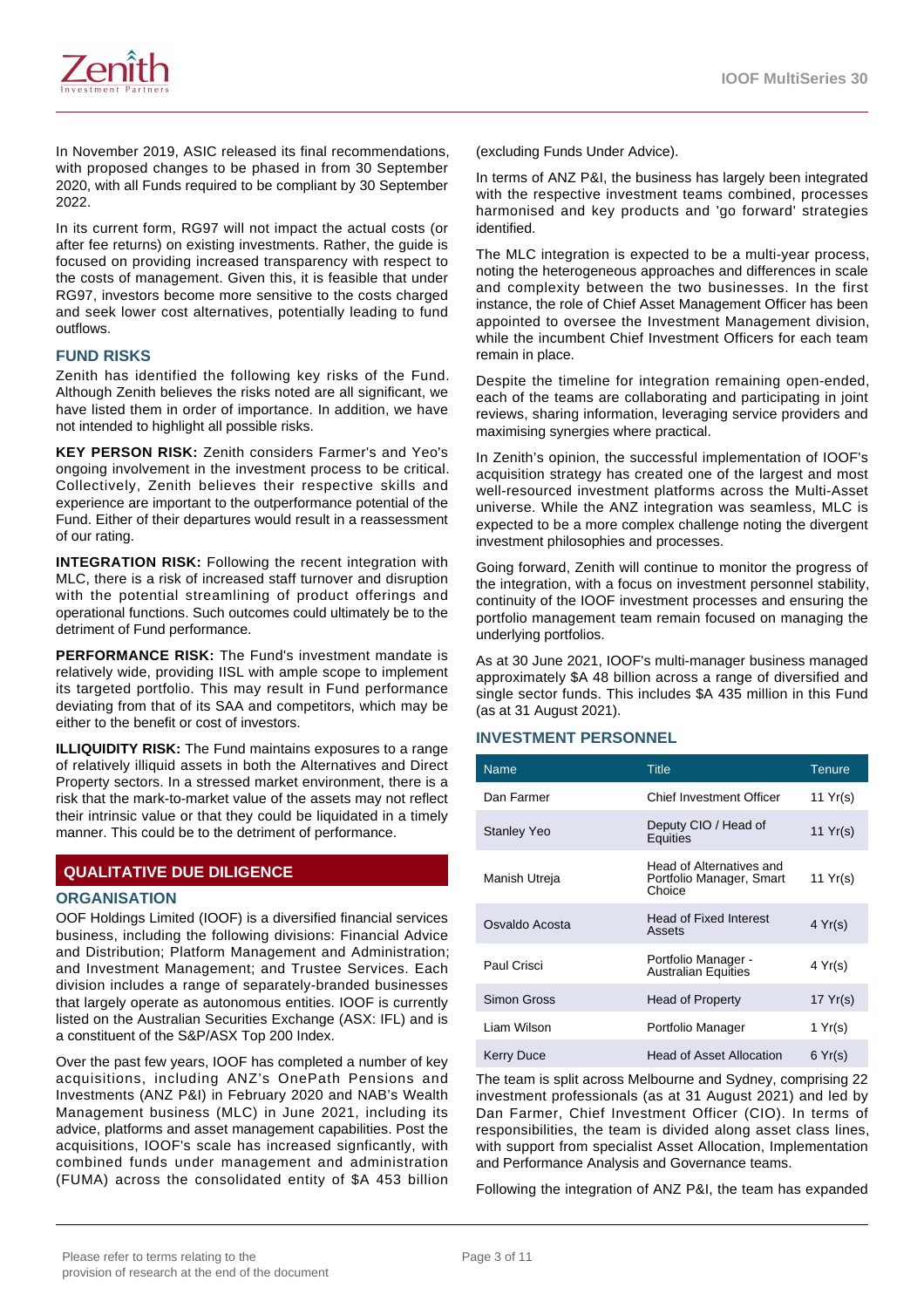

over the past couple of years, with the merger allowing IISL to expand its resourcing, particularly in the areas where ANZ P&I had complementary strengths.

Farmer assumed the CIO role in July 2017, having joined the firm in 2010, initially to manage IISL's Australian equities portfolio. Prior to IISL, he was a Portfolio Manager at Telstra Super, where he was responsible for overseeing a \$A 3 billion Australian equities portfolio, and also internally managing a \$A 450 million pool of domestic equities.

Zenith considers Farmer to be a high quality and wellcredentialed CIO, who has successfully led the growth of IISL's investment resourcing platform. Importantly, he provides a high level of autonomy to the sector portfolio managers to build their respective portfolios, albeit challenges and encourages creative investment structures.

Farmer is well supported by Stanley Yeo, Deputy Chief Investment Officer and Head of Equities, who oversees investment strategy and asset allocation for IISL's suite of multi-manager funds, including leading the equities team. Yeo joined IISL in 2010, from Russell Investments where he was a Senior Consultant. Zenith maintains a high opinion of Yeo, noting his overall contribution at both a strategy level and leading the firm's global equity manager selection.

Paul Crisci joined IISL in August 2017 to manage the Australian equities portfolio. Crisci is a highly experienced investment professional, having spent the previous 17 years at Funds SA. Osvaldo Acosta is responsible for IISL's fixed interest and cash portfolios. Acosta joined in late 2016 having held previous roles at Western Asset Management and Australian Unity.

In terms of Alternatives, Manish Utreja, Portfolio Manager and Head of Alternatives transitioned from the ANZ P&I business, having originally joined ANZ P&I in July 2010. In addition to this role, he is responsible for a suite of low cost strategies and a member of the Investment Management Committee (IMC).

Kerry Duce, Head of Asset Allocation leads a specialist capability, focused on developing the firm's Strategic Asset Allocation (SAA) process and Dynamic Asset Allocation (DAA) approaches. Duce originally joined ANZ P&I in 2015 and has been instrumental in developing the firm's DAA process with a more granular set of market aware indicators encompassing valuation, earnings, momentum and sentiment.

Oversight of the process is provided by a seven-person Investment Management Committee (IMC) which performs a number of roles, including the determination of investment objectives, ongoing monitoring of portfolio strategies, and final sign-off for manager appointments and terminations. The composition of the IMC includes IISL executives (i.e. Farmer, Yeo and Utreja) and three independent directors and meets on a bi-monthly basis.

Zenith is supportive of the role of the IMC, highlighting its contribution to the governance framework and broader support of the investment team. Over time, the composition of the IMC has improved, both in terms of skills and experience and the level of independence from IISL.

IISL's remuneration structure is comprised of a base salary and annual bonus, which is subject to a performance criteria and a

discretionary or qualitative component. In terms of the Portfolio Managers, they have the ability to earn up to 100% of their salary, which is split between the performance of their respective portfolios (70%) and a qualitative component which is at the discretion of the CIO. The performance hurdles relates to the rolling one and three-year performance of the Funds, relative to the peer group and benchmark. Zenith highlights that bonuses are paid out in cash or in IOOF shares, with a vesting period of up to three years depending on seniority.

Zenith considers the depth and quality of IISL's portfolio management team to be a key strength, highlighting the level of bottom-up, asset class expertise. Farmer and Yeo continue to drive the strategic direction of the investment process, particularly with respect to building robust sector portfolios.

### **INVESTMENT OBJECTIVE, PHILOSOPHY AND PROCESS**

IISL aims to outperform the Consumer Price Index (CPI) by 2.0% p.a. over rolling three-year periods. While the Fund is not managed to a specific risk constraint, the expected frequency of negative returns is limited to once every nine years.

The investment philosophy underpinning the suite of MultiSeries Funds is to combine active asset allocation with an efficient blend of active and passive management strategies, delivered in a cost effective manner. To achieve this, IISL intelligently uses a range of active, factor-based and passive strategies, with a bias to active strategies. In a 'Low Cost' context, the Fund provides access to a diverse range of asset classes including Alternatives, Direct Property, Private Debt and Emerging Markets.

Zenith highlights that in a peer relative context, the Fund achieves an attractive balance between the level of 'activeness' relative to a unit of cost. In particular, the inclusion of Alternatives, Direct Property and other forms of enhanced strategies are a point of differentiation, contributing to the Fund's strong performance.

IISL's Strategic Asset Allocation (SAA) process is expected to drive the majority of performance, accounting for 80% of the expected return. However, IISL also recognises that markets can reach extremities in both over-valuation and undervaluation, and at some point, these markets will mean-revert. To capture this effect, IISL employs a dynamic asset allocation (DAA) process, which can result in opportunistic asset allocation changes. IISL expects to derive approximately 10% of the Fund's value-add from the DAA process.

In contrast to many peers, IISL allocates to a number of illiquid asset classes. This includes allocations to private equity in the alternatives sleeve, private debt within fixed income, and also internally-managed direct property holdings. Notwithstanding the additional risk in holding illiquid assets, Zenith view these allocations as a point of difference for the Fund.

#### **SAA**

The SAA setting process is performed on an annual basis, using a two-stage approach. The first stage involves a review of the Fund's existing SAA relative to its investment objectives, including a re-validation of the long-term asset class assumptions underpinning the current allocation. Mercer Australia (Mercer), IISL's external consultant provides a set of return forecasts as well as output from its Capital Markets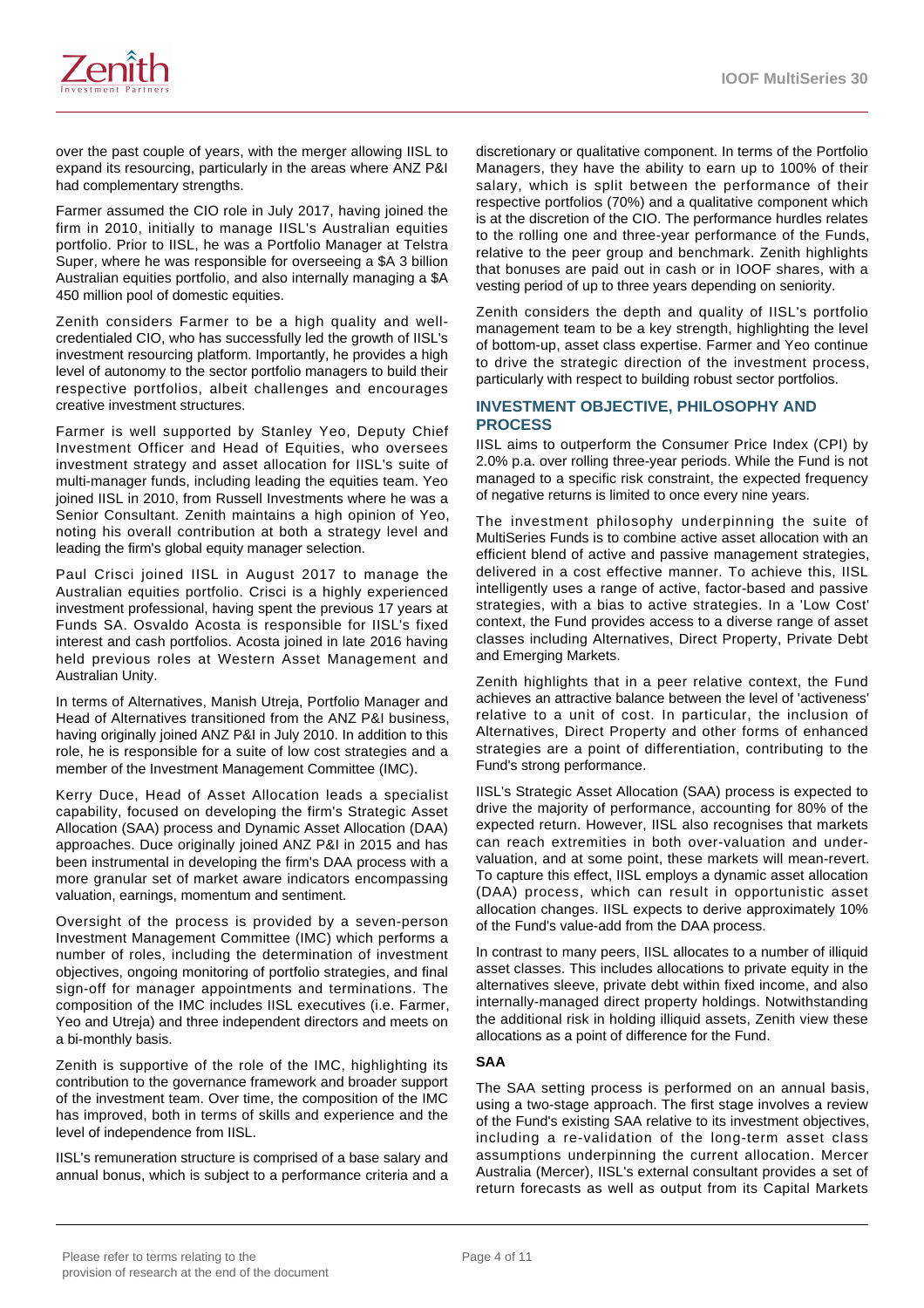

The CMS produces a set of scenarios under a 'Steady State' (i.e. reflecting long-term expectations for markets assuming fair value), and under a 'Market Aware' state where the current pricing of markets are expected to revert to the long-term level over a 10 to 15 year timeframe. In terms of this Fund, the Market Aware simulations are expected to be more influential on the SAA setting process.

Further, Mercer uses an economic capital markets simulator as part of its approach to estimating volatilities for underlying asset classes. The simulator encompasses traditional equity risk premias (i.e. size and developed markets versus emerging markets) to forecast volatilities as opposed to using more traditional approaches such as using actual asset class returns to calculate volatilities and correlations.

Zenith highlights that while Mercer remains a strategic input to the process, the growth of IISL's internal asset allocation capabilities has supported the development of its research agenda and the prioritisation of a number of process enhancements.

These include developing the optimisation framework to be agnostic across entities (i.e. super, pension versus non-taxed), incorporating DAA and underlying manager alpha assumptions into the process (currently a work in progress) and building a framework to incorporate climate change goals, such as the objectives of the Paris Agreement.

A SAA sub-group is responsible for synthesising Mercer recommendations and project managing any changes where applicable. Furthermore, the capital markets assumptions are debated by the sub-group, with the resultant allocations presented to the IMC for review and sign-off.

The optimisation process applies to the Fund's core assets (including equities (domestic and international), bonds (domestic and international, nominal and inflation linked), property and cash), and produces an outline of the Fund's asset class exposures.

The second stage of the SAA process involves adjusting the asset mix derived in Stage One, via the introduction of asset classes and/or active tilts that improve the portfolio's expected risk/return profile. These can include introducing specific factor exposures, such as a quality tilts or small caps in equities, or high yield credit strategies in fixed income.

Furthermore, less liquid strategies are also considered, such as Alternatives, Infrastructure, Private Equity, Direct Property and Commodities. This process is more qualitative in nature and seeks to overlay the team's views on the final portfolio composition.

#### **Dynamic Asset Allocation (DAA)**

On a monthly basis (or more frequently if required), an Asset Allocation Group (AAG), comprising the CIO and Portfolio Managers, meet to discuss views on the Fund's asset allocation, market valuation, fundamentals and market sentiment. Mercer's DAA service is used as an input, along with insights gained from the underlying fund managers and other external sources such as BCA Research. Based on the output of this meeting, DAA positions can be enacted with the purpose of capturing price adjustments where mispriced

markets are expected to mean revert.

Under the auspices of Duce and Sidney Chong, Asset Allocation Manager, IISL implements a DAA process, via a suite of market aware indicators. The signals are designed to identify potential mispricings over a six to 18 month timeframe, combining a range of valuation, sentiment and technical and macroeconomic / earnings factors. Signal output is distilled into a set of asset class scorecards, resulting in an overall conviction score and also creating a level playing field for the AAG to make relative value assessments.

In our opinion, the indicators have improved the precision of the DAA process, creating a repeatable framework for basing active asset allocation decisions. Moreover, each cohort of signals seeks to identify opportunities over different timeframes, which introduces additional strategy diversification. Going forward, Zenith continues to monitor the development of the signal process and the linkage with the Fund's DAA positioning.

In sum, Zenith considers IISL's asset allocation process to be well-structured and applied in a consistent manner. The process successfully leverages IISL's top-down capabilities which is supplemented by Mercer's asset allocation engine.

### **SECURITY SELECTION**

Employing a multi-manager approach, identifying and selecting high-quality managers is a core component of the investment process. IISL undertakes an annual review of the underlying sector trusts, to ensure that the manager line-up is appropriate and new candidates are considered. Each sector portfolio manager is responsible for undertaking manager research for their sector, with oversight and leadership from the CIO.

The initial manager universe is filtered based on the portfolio's underlying requirements, an independent rating from Mercer, and the manager having a sufficient level of capacity to meet IISL's growth requirements. If a manager does not have an external rating, it may be considered if it is assessed to have a competitive advantage.

To select managers, IISL employs a traditional set of criteria, which includes an assessment of the organisation, the quality of the investment team, the coherence of the investment process and the performance of the Fund/strategy relative to its objectives and peer group. The review also includes fee discovery, and a manager's willingness to enter into an Investment Management Agreement (IMA) and Service Level Agreement (SLA) on terms that meet IISL's requirements.

Zenith highlights that IISL's sector structuring ability is a key competitive advantage, extending across manager selection and the ability to capture excess returns from targeted factor exposures or portfolio biases. For example, capturing the small cap risk premia in domestic and global equities, allocating to emerging markets in equities and bonds and innovative smart beta and portable alpha solutions, have been used to generate additional asset class alpha.

If a manager passes through the due diligence phase, the portfolio manager will prepare a detailed due diligence report that addresses the above-mentioned criteria. The report is peer reviewed by the CIO and broader team, with a potential for further research and analysis to be undertaken. IISL's Investment Operations team also reviews the report to ensure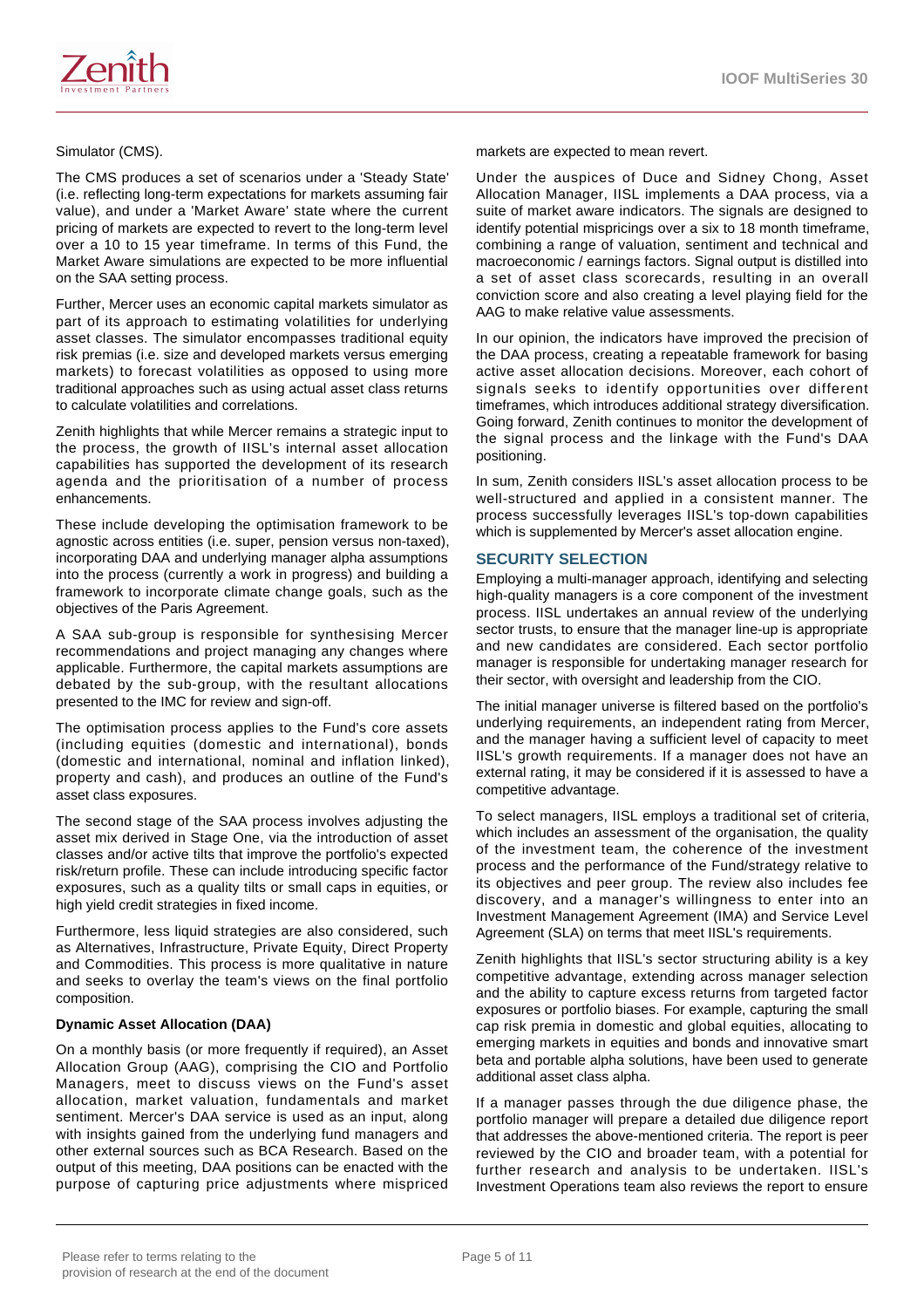

compatibility with the reporting and pricing framework. Once complete, the report is finalised and proposed to the IMC for approval.

Zenith notes that IISL's manager selection process is detailed and applied in a disciplined manner, with its proprietary insights supplemented by the global resources of Mercer. The team's ability to capture excess returns at the asset class level, that perform independently of broader asset class movements, has contributed to attractive risk-adjusted returns over the mediumterm.

#### **PORTFOLIO CONSTRUCTION**

The portfolio construction approach is an iterative process that seeks to populate the Fund's asset allocation with those 'best in class managers' identified in the manager research phase. To achieve this, a range of sector funds are discretely constructed, and subsequently combined to form the final portfolio. Farmer is ultimately responsible, albeit the IMC is required to ratify all appointments and terminations.

Each sector portfolio manager is afforded flexibility to structure their underlying portfolio in a manner consistent with their respective investment philosophy and beliefs, under the direction of Farmer and subject to the IMC approval process. This approach promotes a high level of process diversification, albeit it has the potential to result in sector structuring differences across asset classes. Zenith is supportive of the approach, noting that each asset class offers idiosyncratic active return opportunities.

At the asset class level, actively managed and factor-based strategies are combined to build underlying sector portfolios, with the latter capturing equity premias such as value, momentum and quality. Zenith highlights that the use of factorbased strategies in a 'low cost' format is an effective mechanism to capture incremental returns and manage volatility outcomes.

In certain asset classes, such as fixed income, the sector portfolio manager is permitted to express directly held positions, managed alongside the portfolio's externallymanaged strategies (detailed below). These positions are subject to pre-approved risk limits and used to reflect the broader views of the team and/or align with the output of the DAA process.

In terms of position sizing, each sector portfolio manager has the flexibility to determine the optimal manager configuration for their respective portfolio, subject to oversight from Farmer and the approval of the IMC (for new manager appointments). With respect to existing managers, the sector portfolio managers can adjust manager weightings by +/- 50% with approval from the CIO, which is then required to be noted at the next IMC meeting.

The Fund's currency exposure is fully hedged in the fixed income sector, while the Fund has a strategic hedge ratio of 25% for global equities (developed only). Active currency positions can be enacted based on the output of the DAA process, which can see the actual hedging level range from 0% to 100%.

IISL has a duration hedging overlay process in place where the portfolio manager has the flexibility to hedge up to 20% of the fixed income portfolio's interest rate exposure (including the floating rate component) via a range of instruments e.g. interest rate futures, swaps etc. This decision is at the discretion of the portfolio manager, with sign-off required from the CIO. While Zenith is supportive of process innovation, we believe rates and curve positioning is outside of the core competency of the team.

The Fund's rebalancing range is set at +/- 3% at an operational level and is managed by IISL's Investment Operations Division, in consultation with the investment team. On a daily basis, each portfolio's asset allocation is compared to its target asset allocation, and if the allocations falls outside of the rebalancing range, the Portfolio Manager is notified. The Portfolio Manager will then decide if remedial action is required, which includes identifying the most efficient rebalancing mechanism (i.e. via cashflows or physical redemptions).

In sum, Zenith considers IISL's portfolio construction process to be strong, effectively leveraging the strengths of the investment team and its external consultants. The amount of active risk relative to the Fund's cost structure is considered a strong point of differentiation. We believe there is scope to enhance the types of downside protection employed (e.g. such as equity protection strategies, safehaven currencies), to mitigate potentially lower diversification benefits from fixed income.

#### **RISK MANAGEMENT**

| <b>Portfolio Constraints</b>                      | <b>Description</b>                 |
|---------------------------------------------------|------------------------------------|
| Income Assets                                     |                                    |
| Cash and Short-Term Securities (%)                | 10\% to 35\%<br>Target $SAA = 22%$ |
| Diversified Fixed Interest (%)                    | 35% to 60%<br>Target $SAA = 48%$   |
| <b>Total Income Assets</b>                        | Target SAA= 70%                    |
| <b>Growth Assets</b>                              |                                    |
| Australian Equities (%)                           | 0% to 20%<br>Target $SAA = 8%$     |
| International Equities (%)                        | 0% to 20%<br>Target $SAA = 10%$    |
| Property (%)                                      | 0% to 20%<br>Target $SAA = 2\%$    |
| Alternative Assets inc Direct Property<br>$(\% )$ | 0% to 40%<br>Target $SAA = 10%$    |
| <b>Total Growth Assets</b>                        | Target $SAA = 30\%$                |
| Responsible Investment Constraints                | Tobacco                            |

Risk management is ingrained in IISL's investment process at multiple levels. While the experience of the portfolio management team provides the first layer of risk management, IISL also leverages the risk management output of Mercer, who conducts extensive risk management analysis as part of its due diligence process.

The primary risk tools used by IISL include: Bloomberg Port and Factset. The investment team generates a number of risk metrics, including traditional volatility measures, risk-adjusted metrics (i.e. Sharpe ratio, Treynor ratio, Information ratio etc) and other portfolio level risk measures. The above-mentioned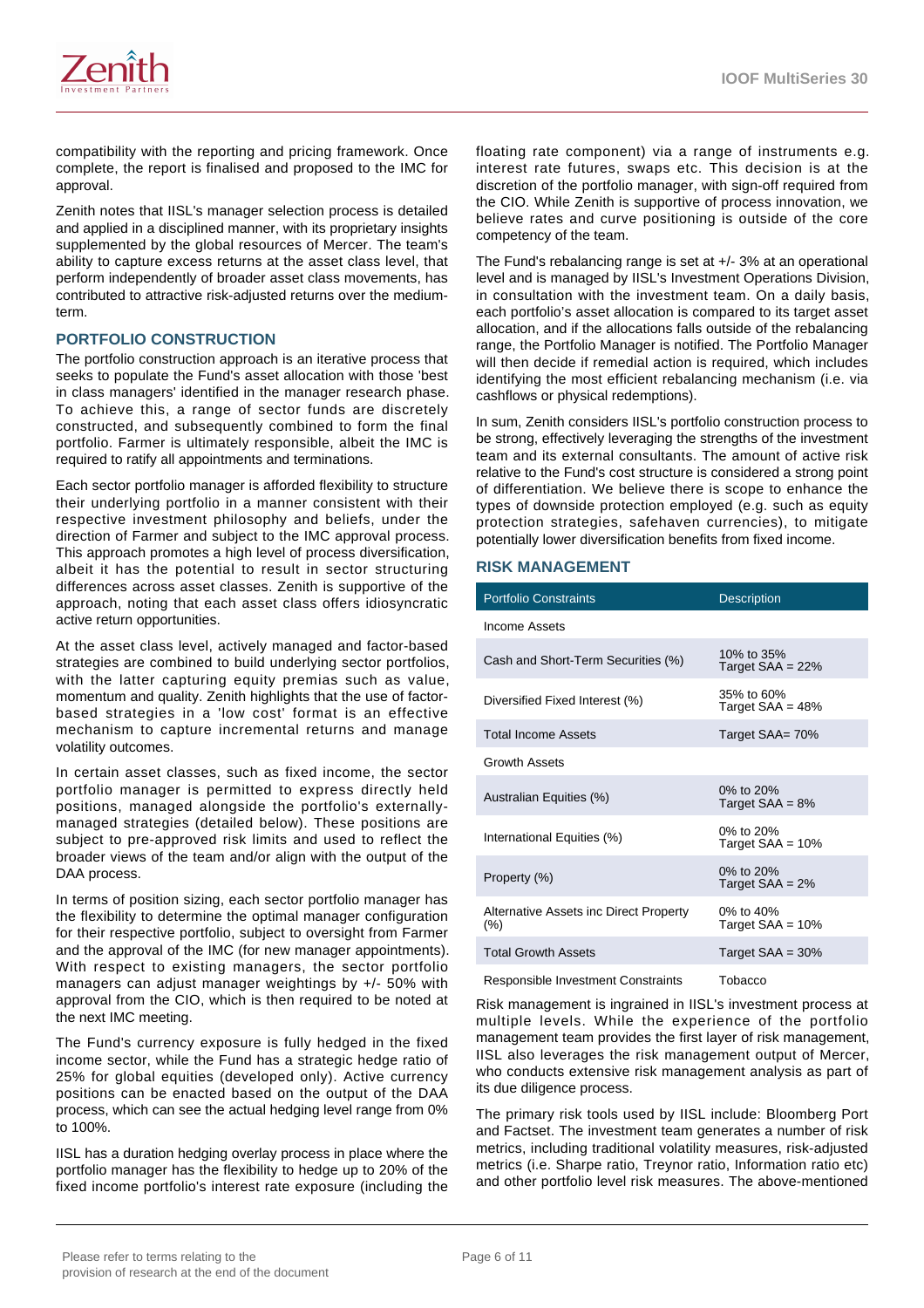

risk-analytics is formally reported to the IMC on a bi-monthly basis, who will also monitor the information on a more frequent basis.

Zenith highlights that IISL's risk management architecture is well-developed, particularly with respect to aggregating and assessing risk on a portfolio-wide basis. Through Bloomberg Port and Factset, IISL has the functionality to measure crossasset class risk, including holdings-based information across the majority of the portfolio, including fixed income.

Stress testing is performed in conjunction with Mercer using both historical and forward looking analysis. In a historical context, the portfolio is stress tested against major market events to assess how the existing portfolio would perform through these regimes. The forward-looking scenarios utilise Mercer's Capital Markets Simulator which is a tool that supports a range of customised stress tests. In terms of the portfolio's private asset holdings, these are also subject to detailed liquidity scenario testing.

Zenith considers IISL's risk management framework to be sound, noting the continued advancements in its ability to manage portfolio-wide risk.

#### **Responsible Investment**

IISL has yet to become a United Nations Principles of Investment (UN PRI) signatory. Notwithstanding this, it maintains an established Responsible Investment Policy (RIP) that has been ratified by the IISL Responsible Entity and was last updated in April 2021. The CIO who leads the Investment Division is ultimately responsible for adherence with the policy.

Using a multi-manager investment approach, IISL's environmental, social and governance (ESG) policies are largely implemented via its appointed investment managers. Prior to appointing a manager, IISL performs a detailed review of their ESG approach and philosophy, focusing on the level of integration with the broader process. This is formalised with a specific ESG clause that is included in all Investment Management Agreements (IMAs) requiring managers to apply due care and diligence in considering ESG matters. Furthermore, all investment mandates include a hard tobacco manufacturer exclusion.

In terms of adherence to its policies, IISL performs ongoing monitoring in collaboration with Mercer who formally rate each manager's ESG processes. While still in its early stages, IISL continues to work with its underlying managers regarding the provision of ESG reporting.

In addition to the team's surveillance, MSCI ESG quality scores are measured on a periodic basis and used to cross-reference the qualitative input from managers, whilst also providing a lead indicator on potential ESG deterioration. Furthermore, a Carbon Foot Print estimate (e.g. Weighted Average Carbon Intensity tons CO2e / \$M sales) is reported on a quarterly basis and used as part of IIS's ongoing monitoring.

As noted above IISL exclude tobacco from equity, fixed income and alternative portfolios.

In Zenith's opinion, IOOF's ESG approach is well-developed, effectively leveraging the firm's resources and further augmented by Mercer's ESG capabilities.

From a classification scale of:

•Impact

- •Thematic
- •Integrated
- •Aware
- •Traditional

Zenith has assigned the Fund a Responsible Investment Classification of Integrated.

# **INVESTMENT FEES**

The Sector average (in the table below) is based on the average management cost of all flagship Multi-Asset - Moderate funds surveyed by Zenith.

The Fund's management cost is 0.40% p.a. No performance fee is payable at all levels of the Fund i.e. including underlying managers. Zenith highlights that the fee level is highly competitive with the peer group.

There also exists a buy/sell spread of 0.03%/0/04% representing the costs incurred by the Fund when transacting its portfolio. This spread is payable by investors when both entering and exiting the Fund.

(The fees mentioned above are reflective of the flagship version only, fees may differ when the product is accessed through an alternate investment vehicle such as a platform)

| <b>Fees Type</b>       | Fund               | <b>Sector Average</b><br>(Wholesale Funds) |
|------------------------|--------------------|--------------------------------------------|
| <b>Management Cost</b> | 0.40% p.a.         | $0.74\%$ p.a.                              |
|                        | <b>Description</b> |                                            |
| Performance Fee        | N/A                |                                            |
|                        | <b>Buy Spread</b>  | <b>Sell Spread</b>                         |
| Buy / Sell Spread      | 0.03%              | $0.04\%$                                   |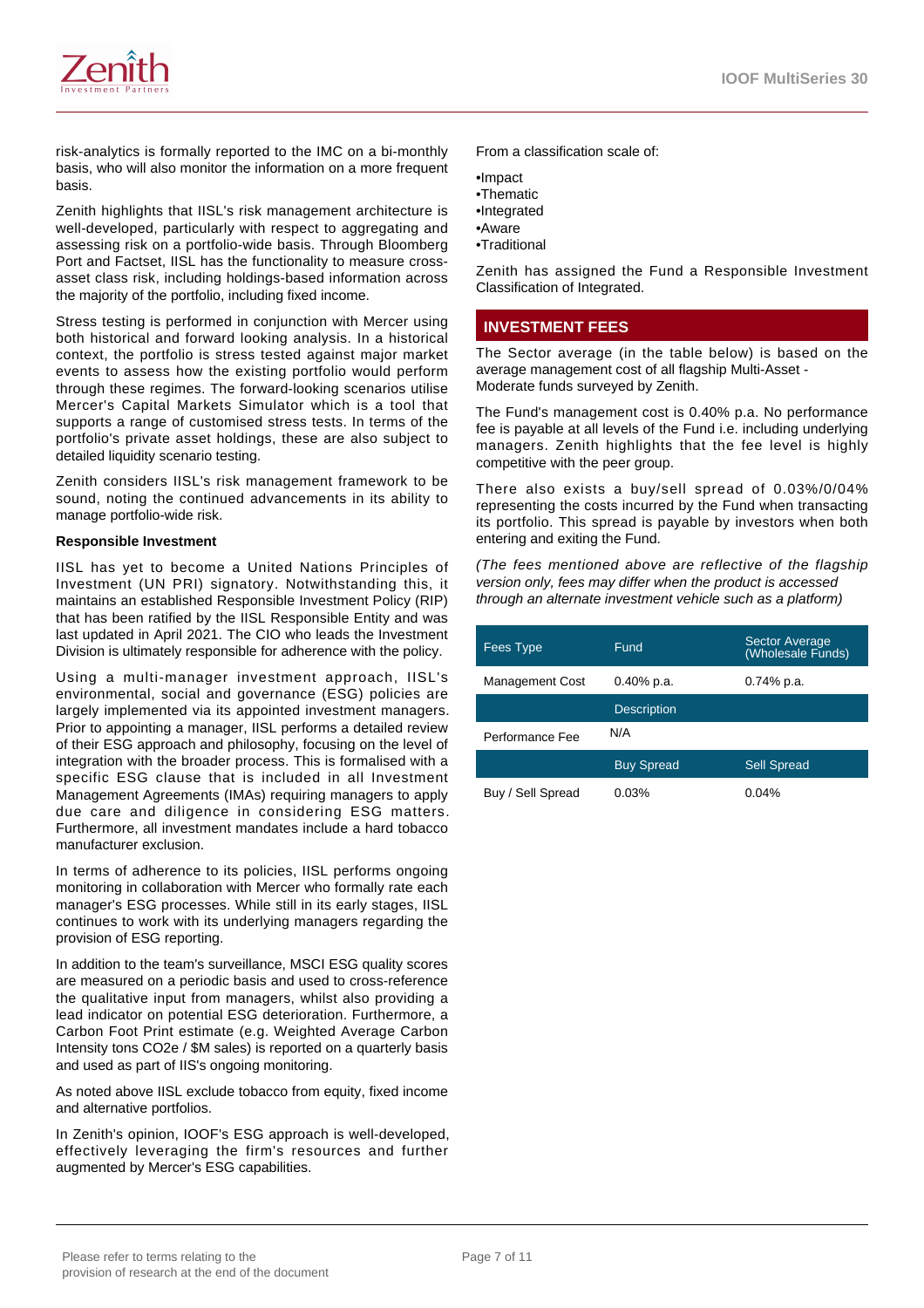

# **Monthly Performance History (%, net of fees)**

|      | <b>JAN</b>                                                                     | FEB     | MAR     | <b>APR</b> | <b>MAY</b> | <b>JUN</b> | JUL  | <b>AUG</b> | <b>SEP</b> | OCT     | <b>NOV</b> | DEC.    | <b>FUND YTD</b> | BM <sub>1</sub><br>YTD. | BM2 YTD |
|------|--------------------------------------------------------------------------------|---------|---------|------------|------------|------------|------|------------|------------|---------|------------|---------|-----------------|-------------------------|---------|
| 2021 | $-0.16$                                                                        | $-0.33$ | 0.83    | 1.16       | 0.49       | 1.06       | 1.01 | 0.64       |            |         |            |         | 4.78            | 5.85                    | 2.79    |
| 2020 | 1.82                                                                           | $-0.49$ | $-4.26$ | 1.67       | 1.44       | 0.64       | 0.95 | 0.53       | $-0.08$    | 0.18    | 2.31       | 0.40    | 5.06            | 4.20                    | 4.22    |
| 2019 | 1.53                                                                           | 1.25    | 1.24    | 0.68       | 0.59       | 1.61       | 0.95 | 0.93       | 0.26       | 0.09    | 0.85       | $-0.41$ | 10.00           | 11.61                   | 4.08    |
| 2018 | 0.09                                                                           | $-0.26$ | 0.11    | 0.72       | 0.32       | 1.03       | 0.48 | 0.67       | $-0.11$    | $-0.97$ | $-0.09$    | 0.19    | 2.20            | 0.84                    | 4.47    |
| 2017 | $-0.14$                                                                        | 0.89    | 0.67    | 0.86       | 0.44       | $-0.04$    | 0.18 | 0.51       | 0.13       | 1.16    | 0.86       | 0.16    | 5.80            | 6.31                    | 4.47    |
|      | Benchmark 1: Diversified Market Moderate Benchmark, Benchmark 2: CPI plus 2.5% |         |         |            |            |            |      |            |            |         |            |         |                 |                         |         |

#### **Growth of \$10,000**



#### **Monthly Histogram**



# **Minimum and Maximum Returns (% p.a.)**



# **ABSOLUTE PERFORMANCE ANALYSIS**

| Return                       | Incpt. | 3 yr | 2 <sub>yr</sub> | 1 <sub>yr</sub>          |
|------------------------------|--------|------|-----------------|--------------------------|
| Fund (% p.a.)                | 5.98   | 6.24 | 5.34            | 7.75                     |
| Benchmark 1 (% p.a.)         | 6.26   | 6.28 | 5.31            | 9.66                     |
| Benchmark 2 (% p.a.)         | 4.29   | 4.19 | 4.22            | 4.22                     |
| <b>Ranking within Sector</b> | Incpt. | 3 yr | 2 <sub>yr</sub> | $1 \overline{\text{yr}}$ |
| <b>Fund Ranking</b>          | 6/34   | 6/34 | 8/36            | 36/37                    |
| Quartile                     | 1st    | 1st  | 1st             | 4th                      |
| <b>Standard Deviation</b>    | Incpt. | 3 yr | 2 <sub>yr</sub> | 1 yr                     |
| Fund (% p.a.)                | 3.08   | 3.73 | 4.18            | 2.41                     |
| Benchmark 1 (% p.a.)         | 4.76   | 5.84 | 6.61            | 3.78                     |
| <b>Downside Deviation</b>    | Incpt. | 3 yr | 2 <sub>yr</sub> | $1 \overline{yr}$        |
| Fund (% p.a.)                | 2.02   | 2.56 | 3.06            | 0.37                     |
| Benchmark 1 (% p.a.)         | 3.35   | 4.24 | 5.01            | 0.96                     |
| <b>Risk/Return</b>           | Incpt. | 3 yr | 2 <sub>yr</sub> | 1 <sub>yr</sub>          |
| Sharpe Ratio - Fund          | 1.55   | 1.45 | 1.19            | 3.20                     |
| Sortino Ratio - Fund         | 2.36   | 2.11 | 1.63            | 20.61                    |

Zenith benchmarks funds in the Multi-Asset - Moderate peer group against the Zenith Composite Moderate Benchmark. While this benchmark may not be consistent with the one adhered to by all rated participants, it has been adopted to provide investors with a common reference point against which similarly structured strategies may be assessed.

The Fund aims to outperform the Consumer Price Index (CPI) by 2.0% p.a. over rolling three-year periods. While the Fund is not managed to a specific risk constraint, the Fund is managed to limit the frequency of expected negative returns to once every nine years.

All commentary is effective 31 August 2021.

The Fund has achieved its investment objective over most periods of assessment. When measured relative to the peer group, the Fund has delivered consistent outperformance over the median manager over the medium to long term periods, consistently ranking in the upper quartiles.

A consistent feature of the Fund's risk/return profile has been the constrained volatility (as measured by Standard Deviation) of the Fund relative to the Zenith assigned benchmark. This has contributed to the Fund delivering strong risk-adjusted

# **PERFORMANCE ANALYSIS Report data: 31 Aug 2021, product inception: Nov 2016**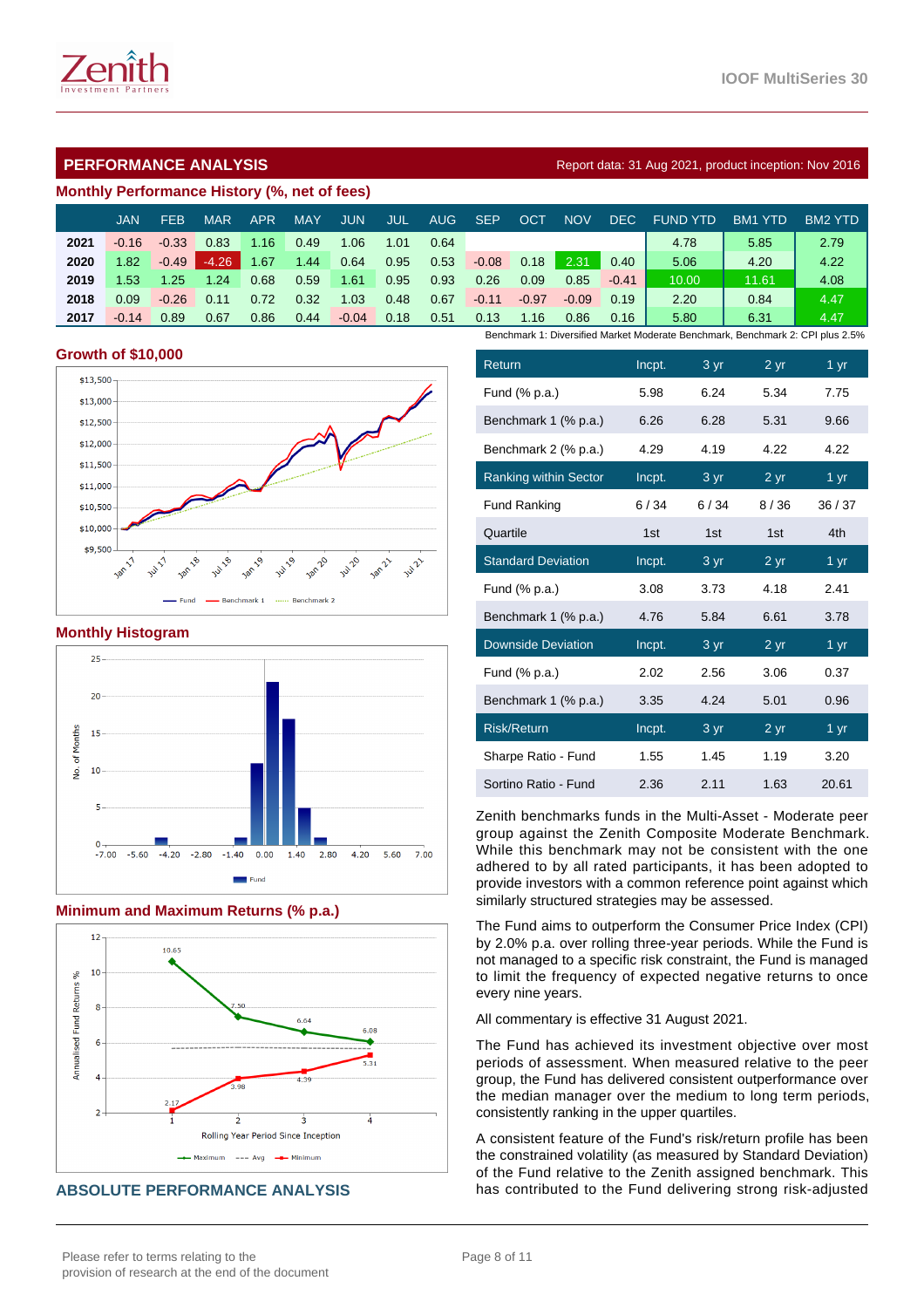returns over the assessed timeframes.

#### **RELATIVE PERFORMANCE ANALYSIS**

| <b>Alpha Statistics</b>         | Incpt.  | 3 yr    | 2 yr            | 1 yr              |
|---------------------------------|---------|---------|-----------------|-------------------|
| Excess Return (% p.a.)          | $-0.28$ | $-0.04$ | 0.03            | $-1.91$           |
| % Monthly Excess (All<br>Mkts)  | 37.93   | 38.89   | 37.50           | 33.33             |
| % Monthly Excess (Up)<br>Mkts)  | 14.29   | 12.00   | 11.76           | 11.11             |
| % Monthly Excess<br>(Down Mkts) | 100.00  | 100.00  | 100.00          | 100.00            |
| <b>Beta Statistics</b>          | Incpt.  | 3 yr    | 2 yr            | 1 $\overline{yr}$ |
| <b>Beta</b>                     | 0.63    | 0.63    | 0.62            | 0.63              |
| R-Squared                       | 0.96    | 0.97    | 0.97            | 0.98              |
| Tracking Error (% p.a.)         | 1.84    | 2.26    | 2.58            | 1.42              |
| Correlation                     | 0.98    | 0.98    | 0.99            | 0.99              |
| <b>Risk/Return</b>              | Incpt.  | 3 yr    | 2 <sub>yr</sub> | 1 yr              |
|                                 |         |         |                 |                   |

All commentary is effective 31 August 2021.

Zenith seeks to identify funds that can outperform in over 50% of months in all market conditions, as we believe this represents consistency of manager skill.

The Fund has failed to consistently outperform across all market conditions. Zenith highlights that the Fund has delivered strong returns in falling markets.

#### **DRAWDOWN ANALYSIS**

Drawdown analysis assesses the relative riskiness of a Fund versus the benchmark, in reference to capital preservation. The maximum Drawdown is recorded as the percentage decline in the value of a portfolio from peak to trough (before a new peak is achieved). All Drawdown analysis is calculated commencing from the inception date of the Fund in question, and Drawdown analysis for the Fund and benchmark(s) are calculated independently. That is, the largest drawdown for the Fund and benchmark(s) will not always refer to the same time period.

| <b>Drawdown Analysis</b> | Fund          | BM <sub>1</sub> | BM <sub>2</sub> |
|--------------------------|---------------|-----------------|-----------------|
| Max Drawdown (%)         | -4.73         | $-8.46$         |                 |
| Months in Max Drawdown   | $\mathcal{P}$ | 2               |                 |
| Months to Recover        | 5             | 8               |                 |

| Worst<br><b>Drawdowns</b> | Fund    | Benchmark 1 | Benchmark 2 |
|---------------------------|---------|-------------|-------------|
| 1                         | $-4.73$ | $-8.46$     |             |
| 2                         | $-1.16$ | $-2.48$     |             |
| 3                         | $-0.49$ | $-1.06$     |             |
|                           | $-0.41$ | $-0.83$     |             |



All commentary is effective 31 August 2021.

The Fund's drawdown profile has generally been more constrained relative to the benchmark, particularly during sustained market drawdowns.

#### **INCOME/GROWTH ANALYSIS**

| Income / Growth Returns | Income | Growth   | Total |
|-------------------------|--------|----------|-------|
| FY to 30 Jun 2021       | 5.81%  | 1.77%    | 7.58% |
| FY to 30 Jun 2020       | 6.04%  | $-2.64%$ | 3.40% |
| FY to 30 Jun 2019       | 3.10%  | 4.18%    | 7.28% |
| FY to 30 Jun 2018       | 3.58%  | 1.52%    | 5.10% |
| FY to 30 Jun 2017       | 3.51%  | $-0.36%$ | 3.15% |

The Fund does not target a specific level of income. However, given the nature of the underlying investments, Zenith expects the majority of the Fund's return to be generated in the form of income with some capital growth.

The Fund pays distributions half-yearly, following June and December.

#### **REPORT CERTIFICATION**

Date of issue: 30 Sep 2021

| Role        | Analyst                  | Title                                           |
|-------------|--------------------------|-------------------------------------------------|
| Author      | Rodney Sebire            | Head of Alternatives &<br>Global Fixed Interest |
| Sector Lead | Andrew Yap               | Head of Multi Asset &<br>Austn. Fixed Income    |
| Authoriser  | <b>Bronwen Moncrieff</b> | Head of Research                                |

#### **ASSOCIATIONS & RELATIONSHIPS**

ASIC Regulatory Guide RG79.164 requires Research Houses to disclose certain associations or relationships that they may have with a product issuer. We may receive remuneration from an issuer or investment manager for subscription to our other research/ data services or the research/ data services of our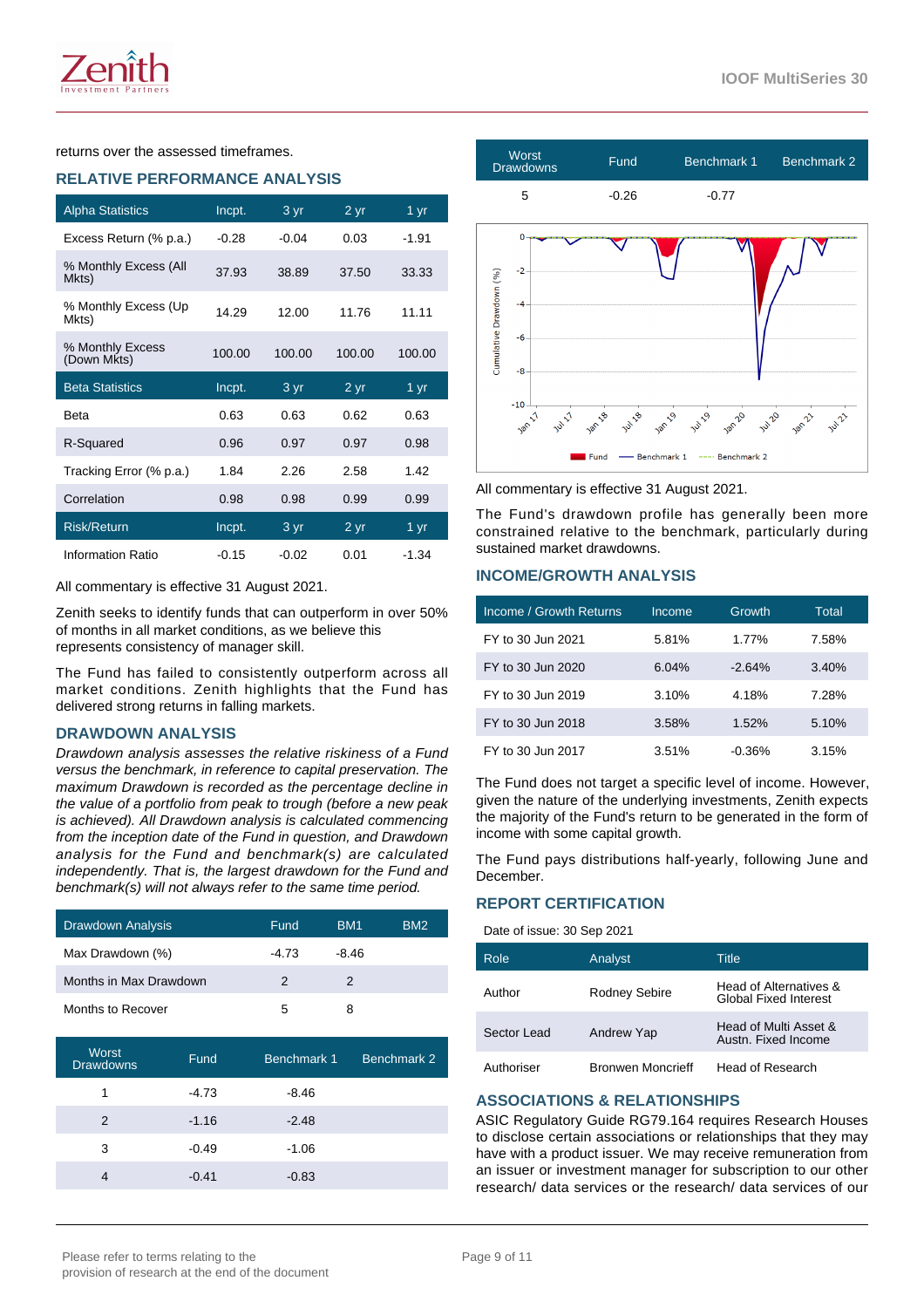

related entities. Conflict management arrangements are in place where we or our related entities provide research services to the product issuer or financial advisory businesses who provide financial planning services to investors and are also associated entities of product issuers. This is in accordance with the Zenith Group's Conflict of Interests Policy. Further details in relation to our relationships and associations are available on request.

#### **RATING HISTORY**

| As At       | Rating*             |
|-------------|---------------------|
| 30 Sep 2021 | Recommended         |
| 19 Jan 2021 | Recommended         |
| 30 Sep 2020 | Recommended         |
| 1 Oct 2019  | Recommended         |
| 18 Mar 2019 | Recommended         |
| 1 Feb 2019  | <b>Under Review</b> |
| 7 Dec 2018  | <b>Under Review</b> |
| 15 Oct 2018 | Recommended         |
| 17 Oct 2017 | Recommended         |
| 10 Feb 2017 | Recommended         |
| 11 Nov 2016 | Recommended         |
| 26 Oct 2016 | Not Rated           |

Last 5 years only displayed. Longer histories available on request.

\*In March 2021, Zenith implemented a new ratings methodology for products<br>classified as Traditional Index. Any rating issued from this date forward for<br>Traditional Index roducts only reflect this change in methodology, wit